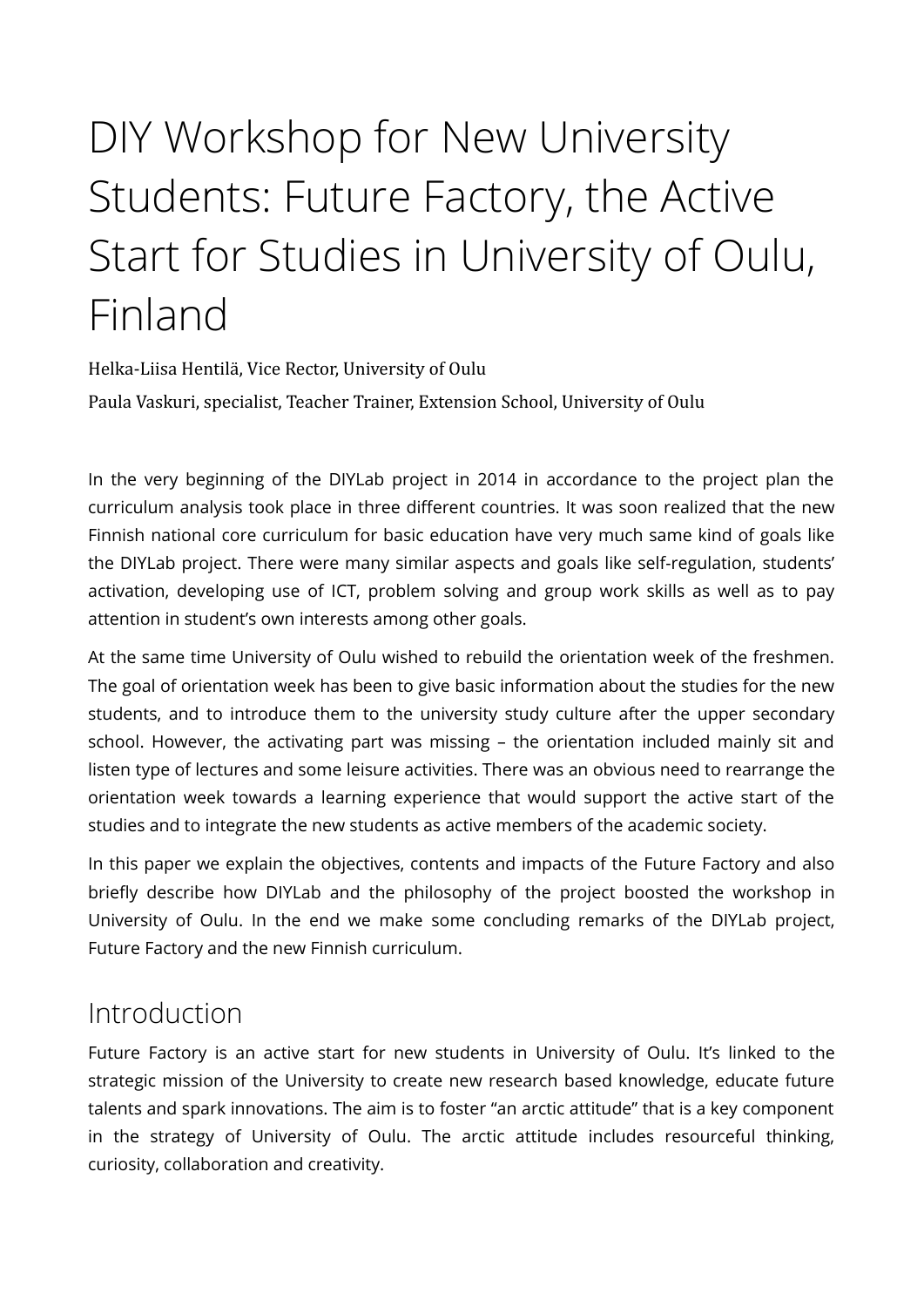During the very frst week of the university studies the new students learn of and create solutions for the global challenges in Future Factory workshop. According to a research report, a powerful start of studies boosts the progress of studies (Seppo Honkanen, Modelling of study paths leading to graduation of engineering students' based on study success in secondary school and early phases of studies (abstract in English): http://jultika.oulu.fi/files/isbn9789514293320.pdf

During the three-day event the students work in groups. At first they define a challenge for themselves according to megatrends that will change the history of mankind. Secondly, they propose innovative solutions to the challenge in hand by using digital tools, digital resources and knowledge of their own. The solutions are formed into digital outputs, which will be shared on the internet. In the end, they vote for the best solutions and the best groups will be awarded. The ideas, which get the most votes, will proceed to a public voting. Almost 1200 students from diferent faculties participated in the Future Factory in 2016.

Future Factory was carried out in cooperation with the Finnish Innovation Fund Sitra. Sitra updates a megatrend list, which depicts the most urgent societal changes in the world. Future Factory was based on the most recent report Megatrends 2016: technology changes everything, global interdependency and sustainability crisis. The idea was that knowing the megatrends would motivate students for future oriented thinking and thus be meaningful for young adults.

During the workshop students, learn about challenges of our society, diferent kind of group work and problem solving methods and use of digital tools. Future Factory is an intensive event based on prepared instructions on web and students' self-regulation and self-guidance. It encourages students to take action over the things they believe in: be self-regulating instead of doing what has been told and to take responsibility over their own progress, learning and life.

## Objectives of Future Factory workshop

The University of Oulu, a large Finnish multidisciplinary science university, is committed to push the boundaries of the known for a more sustainable, healthy, human and intelligent world. We contribute to solving some of the greatest global challenges like environmental change, scarcity of natural resources, global population growth, ageing, urbanization and digitalization. Future Factory gives new students the opportunity to innovate creatively new solutions to current national and global challenges and at the same time to get to know the trends that afect to our world these days.

The original idea for the Future Factory workshop comes from the vice-rector for education Helka-Liisa Hentilä. The purpose of the workshop is to offer students an active start for their studies instead of never ending info lectures and passive listening. It has been proven that the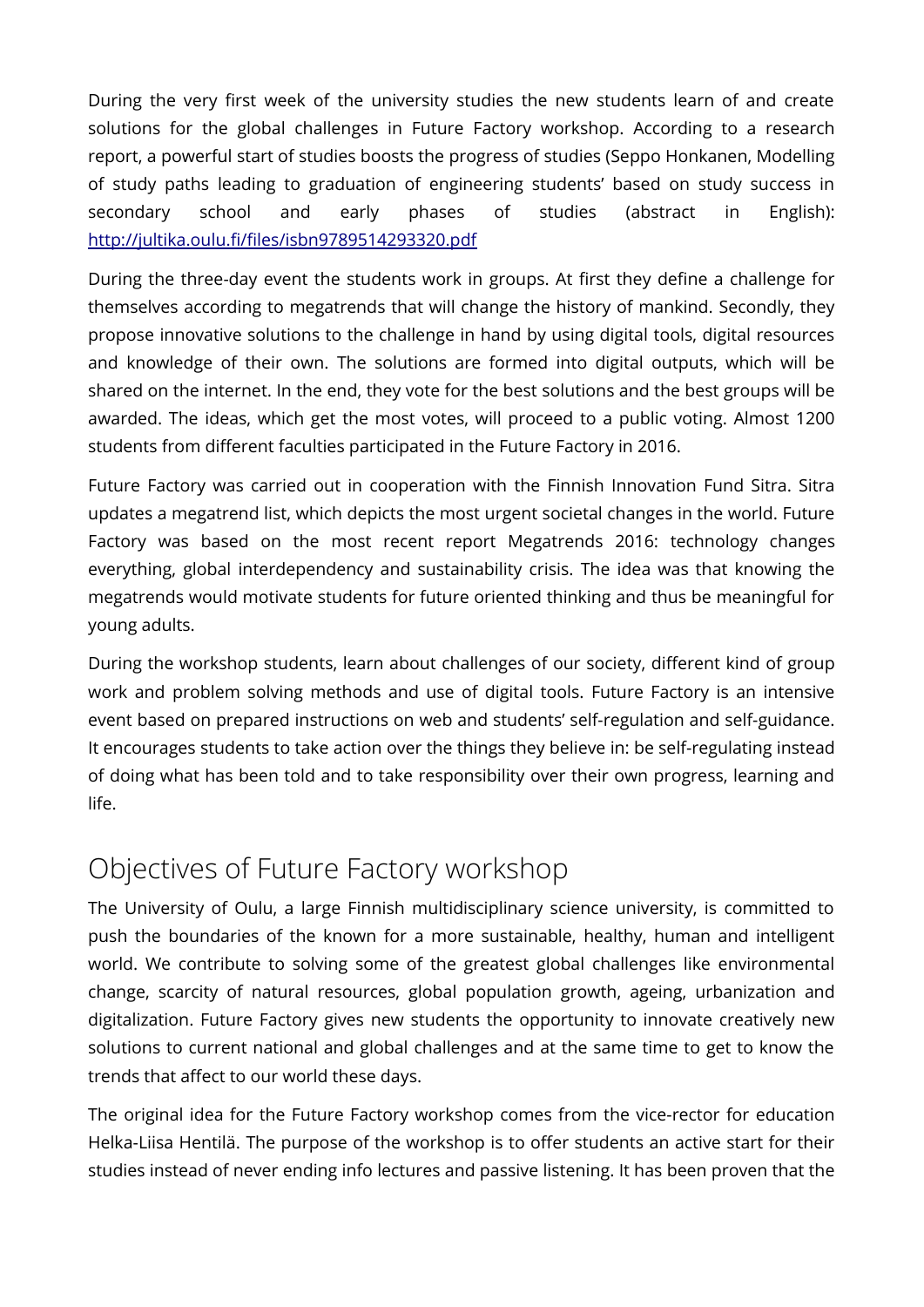better the start of the studies is the more fluent is the path of studies afterwards and students will get their degrees done in time with better outcomes.

University of Oulu wants the students to succeed in their studies, and later to be able to get far in their career. The Future Factory, organized as an integral part of the orientation studies, is aiming to shape skills that will be needed in the university studies and future working life, 21st century skills like digital and analytic skills, curiosity and creativity, collaboration, entrepreneurial mindset, interdisciplinary and international orientation and learning to learn. The Future Factory is also about the Arctic Attitude of University of Oulu: we challenge our students from the day one to be inventive, resourceful and to collaborate with others.

## Multidisciplinary workshop

Future Factory is a multidisciplinary workshop for new students. It is based on self-regulation and self-control of the students. The guidance (both in Finnish and in English) is given by digital tools, by videos, web site and helpdesk channels. Future Factory has one common kickoff event in the very beginning with an introduction of an expert from Sitra on the megatrends of today's society. Participating students are separated into diferent locations, and the guidance is given in distance via Adobe Connect web conference solution from one main hall. After the introduction the guidance is only on the web, and we trust the capability of the students, peer-help and powerful collaboration. The students have to choose the megatrend of their interest, and solve a challenge they fnd interested. They have all the information available on the web, in the campus library etc., the knowhow of the group, the tools they wish to use and the timetable of ours. They are guided to use some group working methods but they are also able to use some of their own, too.

During the Future Factory workshop the new students learn to get to know one another, the campus area, the tools and diferent kinds of working methods for group working and problem solving. Future Factory encourages students to take action over the things they believe in. We want to give fresh start to the students by showing them they can make a diference in the world. The pedagogical model behind the Future Factory blends processes from diferent pedagogical approaches: the phenomenal learning, the problem based learning, the computer supported collaborative learning and the progressive inquiry.

In 2016 Future Factory was a three-day workshop for 1200 new students in University of Oulu. The degree programmes were able to decide either their new students will participate the event or not. In the August 2016, most of the faculties and degree programmes were able and willing to take part. In 2017 all the faculties and degree programmes will take part in the event. There will be altogether 2100 students participating the workshop.

The first Future Factory was organized in cooperation with the Finnish Innovation Fund Sitra. There are limitless possibilities to integrate various stakeholders like private and public sector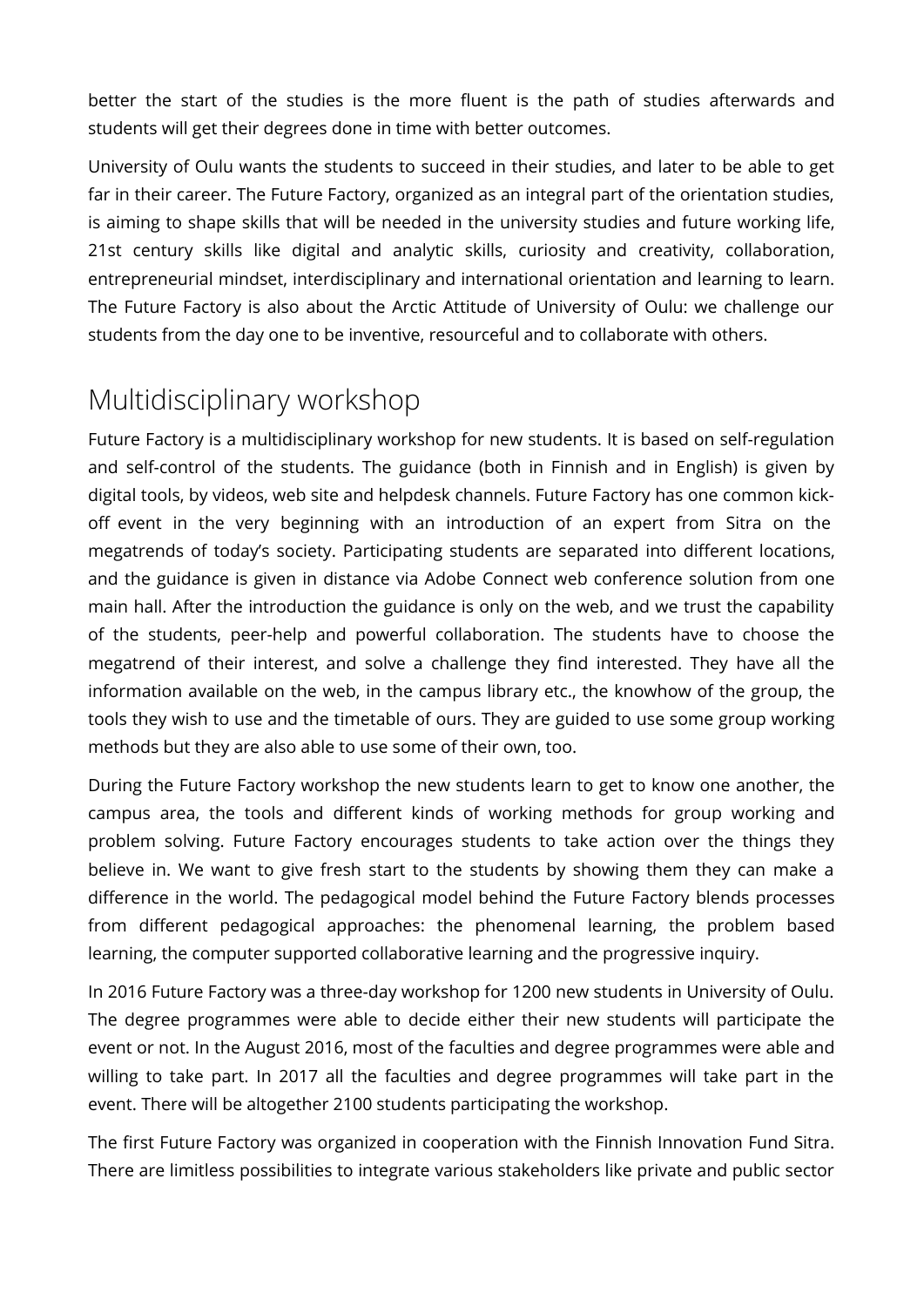and NGOs in future. The Future Factory is widely scalable in its format. After the happening in 2016 many stakeholders showed their interest to the event.

### Impacts

The strongest short-term impact was the growth of the group spirit and solidarity. Most of the students told in the feedback that to work with others and to get to know each other was the greatest benefit of the event. The staff members and the students of university pedagogics who observed the event noticed, that the solidarity between students developed rapidly during the intensive three days. That predicts fluency for following study years.

We were able to support all kind of learning styles during the workshop. Some of the groups told us that they were able to use the strengths, competences and abilities of each member of the group to achieve the results.

Overall Future Factory was an ambitious challenge to the University of Oulu to try something totally new with the new students. Social constructivism maintains that human development is socially situated and knowledge is constructed through interaction with others. We applied the social constructivism into practice with 1200 students: It is worth of fnding out what are the processes and keys that supports students to interact with each other and what prevent these.

### Next Steps

Future Factory is totally scalable to the other levels of education and other institutions, even worldwide. The event can be organized from kindergarten to higher education institutions. Same model works in every group. Only the background material must be diferent in diferent educational levels. The pedagogy is suitable in every level. One aim of the Future Factory event is to be a model for university teaching of active and student-oriented way.

Future Factory is a very cost-effective way to have a big activating event for masses of students. There were only five people to work part-time in the Future Factory. The small investment (under 7,40 e/student) we made to the Future Factory and thus a fluent start of studies is expected to pay back in the form of high pass on rate of degree studies, being an important state funding criterion for the Finnish universities.

The feedback of the event has been gathered from new students, their tutor students and the university teachers participating in university pedagogical studies. In addition, the fve members of FF working group have evaluated the event from diferent points of view. Overall, the experiences from Future Factory are so promising to us that there will absolutely be another event next year. One vision is to integrate similar joint workshop way of working in the latter phase of bachelor and/or master studies.